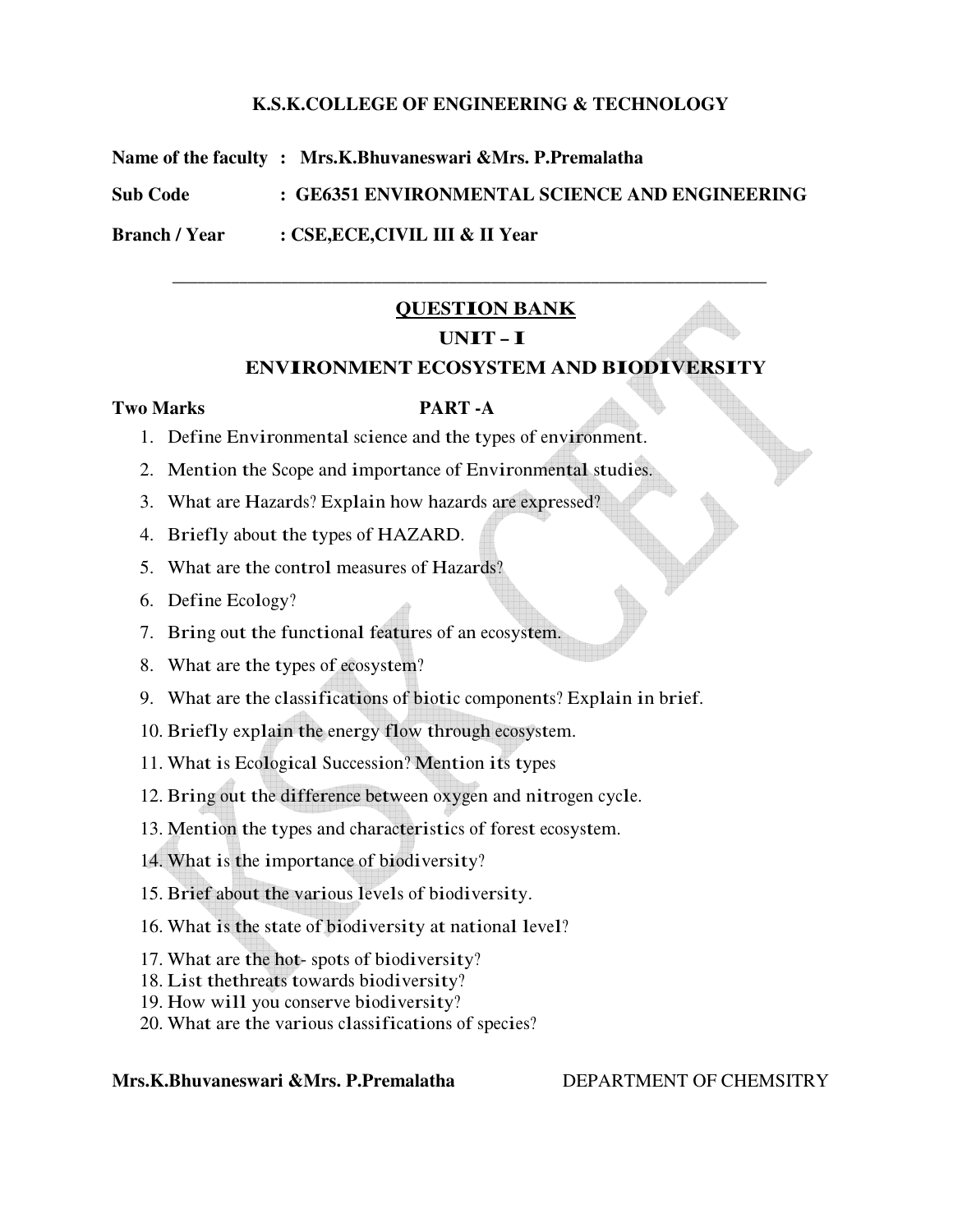## **PART - B**

| 1 Define Hazards. What are the types and explain their health effects.                | (16) |
|---------------------------------------------------------------------------------------|------|
| 2. Explain the components, Characteristics and biodiversity of Forest ecosystem(16)   |      |
| Explain the structure and functional features of aquatic, desert and grassland<br>3.  |      |
| Ecosystems.                                                                           | (16) |
| 4. Explain oxygen and nitrogen cycle in detail.                                       | (16) |
| 5. What are the threats faced by biodiversity. What are the solutions for the threats |      |
| (or) how will you conserve bio-diversity?                                             | (16) |
| 6. Explain in detail the energy flow through the ecosystem.                           | (16) |
| 7. Discuss the threats faced by Indian biodiversity.                                  | (16) |
| 8. Write a note on the endangered and endemic species of India.                       | (16) |
| 9. What are the impacts of biodiversity loss?                                         | (16) |
| 10. Define the term hot spot in biodiversity. Explain any two in detail.              | (16) |

## **UNIT - II**

#### **ENVIRONMENTAL POLLUTION**

#### **Two Marks PART-A**

- 1. Define pollution and what are the types of pollutants?
- 2. What is the chemical composition of atmospheric air?
- 3. What are the causes of air pollution? Mention some control measures of air pollution.
- 4. Define PAN.
- 5. What is smog and how it affects health and environment?
- 6. Define ACID rain and its cause. What are the control measures of acid rain?
- 7. What are Municipal Solid Wastes?
- 8. What is the mechanism of ozone layer depletion?
- 9. What are the properties of terrestrial and marine water?
- 10. Mention the chemical parameters of water quality.
- 11. Define COD and BOD.
- 12. What are the advantage and disadvantages of zeolite process?
- 13. Brief about demineralization process.
- 14. Define soil pollution and what the sources of soil pollution are?
- 15. List some sources of urban and industrial waste.
- 16. What are the effects of marine pollution? How will you control it?
- 17. How will you control noise pollution?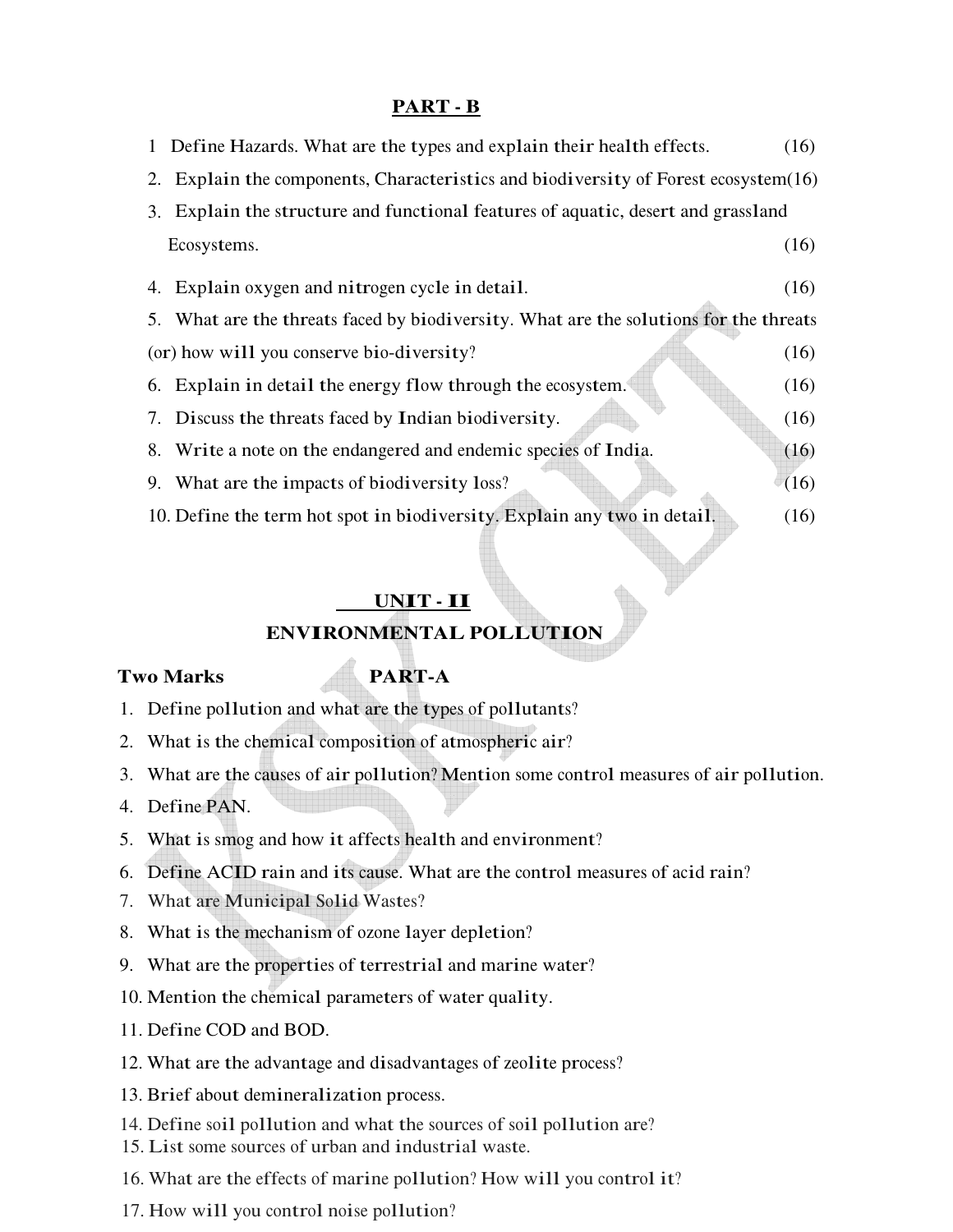- 18. What are the sources of thermal pollution?
- 19. Define radioactive pollution.
- 20. List out the role of an individual in preventing pollution.

#### **PART – B**

| 1. Mention the sources and effects of various air pollutants. Also Describe the method         |      |
|------------------------------------------------------------------------------------------------|------|
| of control of air pollution.                                                                   | (16) |
|                                                                                                |      |
| 2. (i)Briefly describe the sources effects and control of noise pollution.                     | (8)  |
| (ii) Discuss about OZONE layer depletion.                                                      | (8)  |
| 3. Enumerate with example the major sources of surface and ground water pollution. (16)        |      |
| 4.(i)Explain the method of sewage water treatment.                                             | (8)  |
| (ii) How acid rain is formed? Explain its impact.                                              | (8)  |
| 5. What are the major sources of soil pollution? And what are the measures to be taken to      |      |
| prevent soil pollution?                                                                        | (16) |
| 6. Explain in detail the Solid waste management techniques and the disposal of MSW.            | (16) |
| 7. (i) Explain any two case studies on Nuclear pollution.                                      | (8)  |
| (ii) Explain in detail about radioactive pollution.                                            | (8)  |
| 8. What are the sources, effects & control measures of Marine pollution?                       | (16) |
| 9. Explain the methods of disposal of municipal solid waste. Write notes on disposal of radio- |      |
| active wastes.                                                                                 | (16) |
| 10. (i) What are the causes of soil erosion and methods of preventing it?                      | (8)  |
| (ii) Describe case study on industrial pollution                                               | (8)  |
|                                                                                                |      |
| UNIT-III                                                                                       |      |
| <b>NATURAL RESOURCES</b>                                                                       |      |

## **TWO MARKS PART -A**

- 1. What are the types of natural resources?
- 2. Define deforestation and causes of deforestation.
- 3. Mention some consequences of deforestation.
- 4. Define mining and its types.
- 5. What are the steps involved in mining.
- 6. What are the effects of dams on forest?
- 7. Define the steps in hydrological cycle.
- 8. What are the types of fresh water resources?
- 9. What are the consequences of over utilization of ground water?
- 10. How minerals are formed and what are the classifications of mineral resources?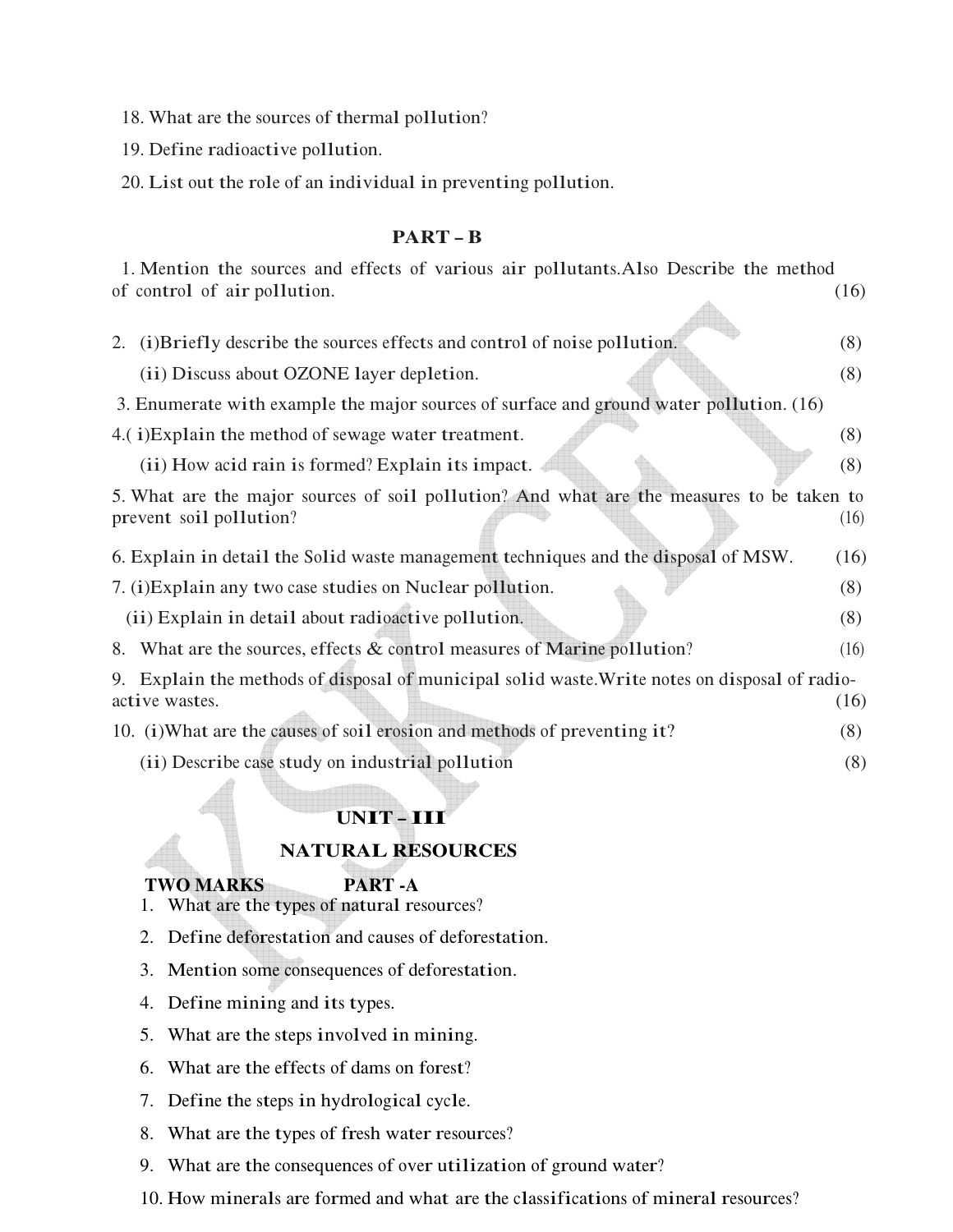- 11. How minerals are exploited?
- 12. What are the impacts of extracting and using minerals?
- 13. Mention the problems in using fertilizers and pesticides.
- 14. What is salinity? And what are the problems faced during salinity.
- 15. Define OTE.
- 16. What is biomass energy?
- 17. Differentiate coal power and nuclear power.
- 18. Define soil erosion and its types.
- 19. Define desertification.
- 20. What is meant by bioconversion of pollutants?

### **PART – B**

| Explain in detail about forest resources, its functionality and benefits.<br>1.      | (16) |
|--------------------------------------------------------------------------------------|------|
| What is deforestation? What are the causes of deforestation? And explain their<br>2. |      |
| impact on the environment.                                                           | (16) |
| (i) Brief about timber extraction and its consequences.<br>3.                        | (8)  |
| (ii) What is mining explain its types.                                               | (8)  |
| 4. (i) What are dams and explain their effects on forest and tribal people. Explain  |      |
| with any one case study.                                                             | (8)  |
| (ii) Mention the benefits and problems in constructing a dam.                        | (8)  |
| 5. (i) Discuss in detail about water Resources.                                      | (8)  |
| (ii) Discuss about desertification.                                                  | (8)  |
| 6. (i) Briefly explain in detail about Food resources.                               | (8)  |
| (ii) What are the adverse effects of agricultural practices.                         | (8)  |
| 7. Describe in detail about Renewable and nonrenewable energy resources.             | (16) |
| 8. Discuss in detail about energy conversion process.                                | (16) |
| 9. (i) Explain in detail about soil erosion and its types                            | (8)  |
| (ii) Briefly explain about biochemical degradation of pollutants.                    | (8)  |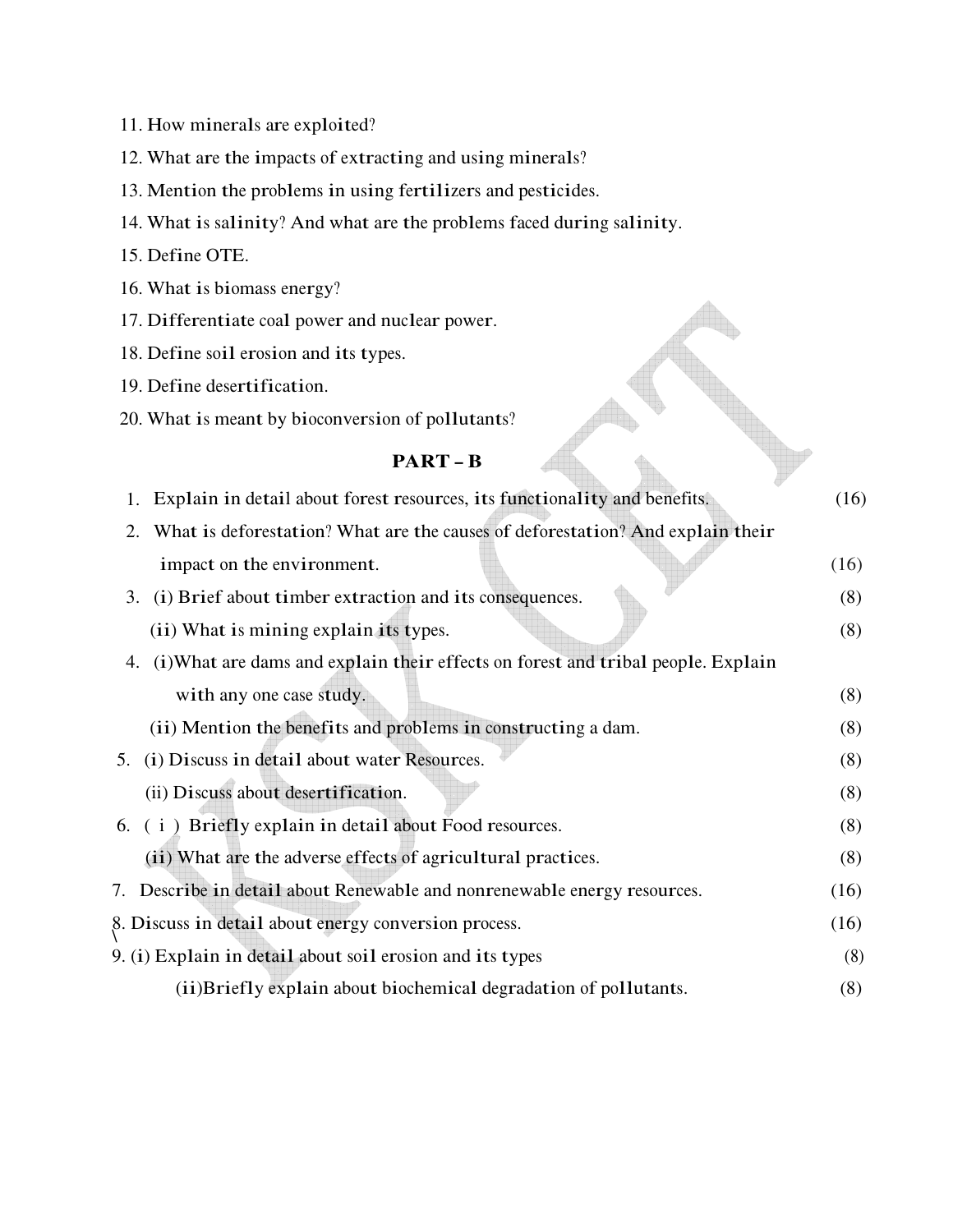## **UNIT – IV SOCIAL ISSUES AND ENVIRONMENT**

### **Two Marks PART – A**

- 1. Define sustainable development.
- 2. What are the causes of urbanization?
- 3. What are the measures of water conservation?
- 4. List out the need of rain water harvesting.
- 5. What are the factors affect watershed?
- 6. What are the roles of NGO?
- 7. Define environmental ethics.
- 8. Mention some ethical guidelines.
- 9. List out the principles of green chemistry.
- 10. Define nuclear holocaust.
- 11. What is the need of waste land reclamation?
- 12. What are the objectives of consumerism?
- 13. What is the environment protection act?
- 14. Define air prevention and control of pollution act.
- 15. Brief about water act.
- 16. Define the objectives of wildlife act and forest act.
- 17. What is meant by environmental audits? What are its types?
- 18. What are the issues involved in enforcement of environmental legislation.
- 19. Briefly explain the role of central and state pollution control boards.
- 20. Define disaster management.

## **PART – B**

|    | 1. State the provisions in Environment protection act, Air Act and water act.      | (16) |
|----|------------------------------------------------------------------------------------|------|
| 2. | (i) Explain in detail about sustainable Development.                               | (8)  |
|    | (ii) Discuss about bio medical waste.                                              | (8)  |
|    | 3. (i) Discuss in detail about water Conservation.                                 | (8)  |
|    |                                                                                    |      |
|    | (ii) Explain in detail the concept of Green chemistry.                             | (8)  |
|    | 4. Describe in detail the role of NGO.                                             | (16) |
|    | 5. What is meant by environmental ethics, mention the functions of environment and |      |
|    | the problems and issues?                                                           | (16) |
|    | 6. Explain with any case study about the nuclear Accidents and Holocaust.          | (16) |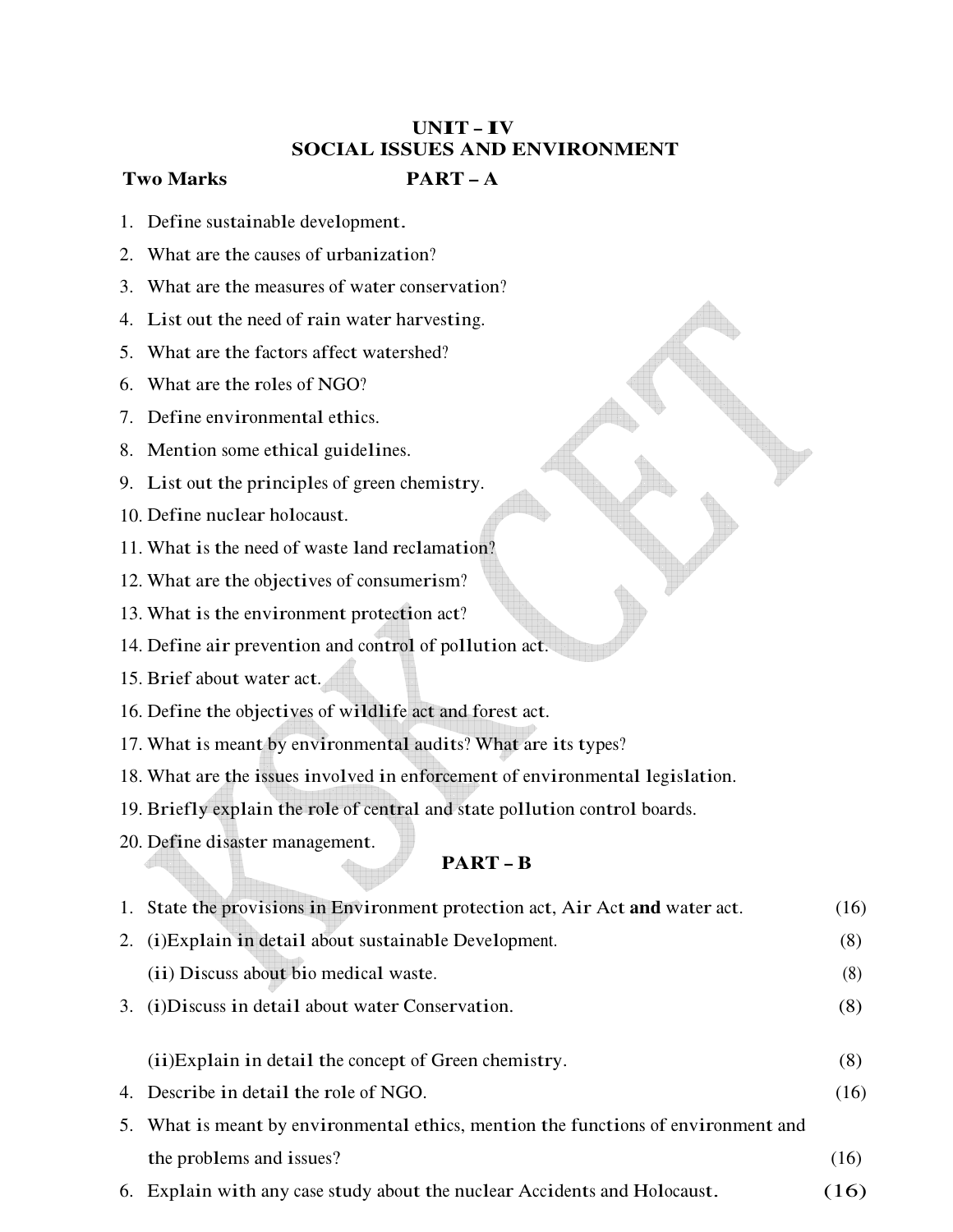| 7. | (i) Describe about Waste land development and the need for it.            | (8)  |
|----|---------------------------------------------------------------------------|------|
|    | (ii) Describe the objectives of consumerism.                              | (8)  |
|    | 8. Discuss in detail about Water Act and Wildlife, Forest Act.            | (16) |
|    | 9. Explain the concept of Disaster Management with an example case study. | (16) |
|    | 10. (i) What are the issues involved in Environmental legislation?        | (8)  |
|    | (ii) How public awareness is done to conserve the environment.            | (8)  |

## **UNIT – V**

## **HUMAN POPULATION AND THE ENVIRONMENT**

### **Two Marks PART – A**

- 1. Write short notes on population dynamics.
- 2. What are the factors affecting population size?
- 3. What is meant by population stabilization.
- 4. Define the term population explosion and the reason behind it.
- 5. What kinds of problems are created due to Urbanisation?
- 6. Define population stabilization ratio.
- 7. What are the factors influencing human health.
- 8. Define NIMBY syndrome.
- 9. Define human rights and the universal declaration of rights.
- 10. What is the meant by Indian constitution.
- 11. What are the objectives of family welfare programme.
- 12. What is the role of primary health care against AIDS?
- 13. What do you mean by remote sensing?
- 14. What is doubling time, total fertility rates?
- 15. Define Zero Population growth.
- 16. Define EIA.
- 17. What is meant by value education? What is the need for it?
- 18. What is GIS?
- 19. Define (i) Toxins (ii) Carcinogens (iii) Tetrogenic (iv) Neurotoxins.
- 20. State how environment & human health are related
- 21. What is meant by population explosion? Discuss the Indian Scenario.